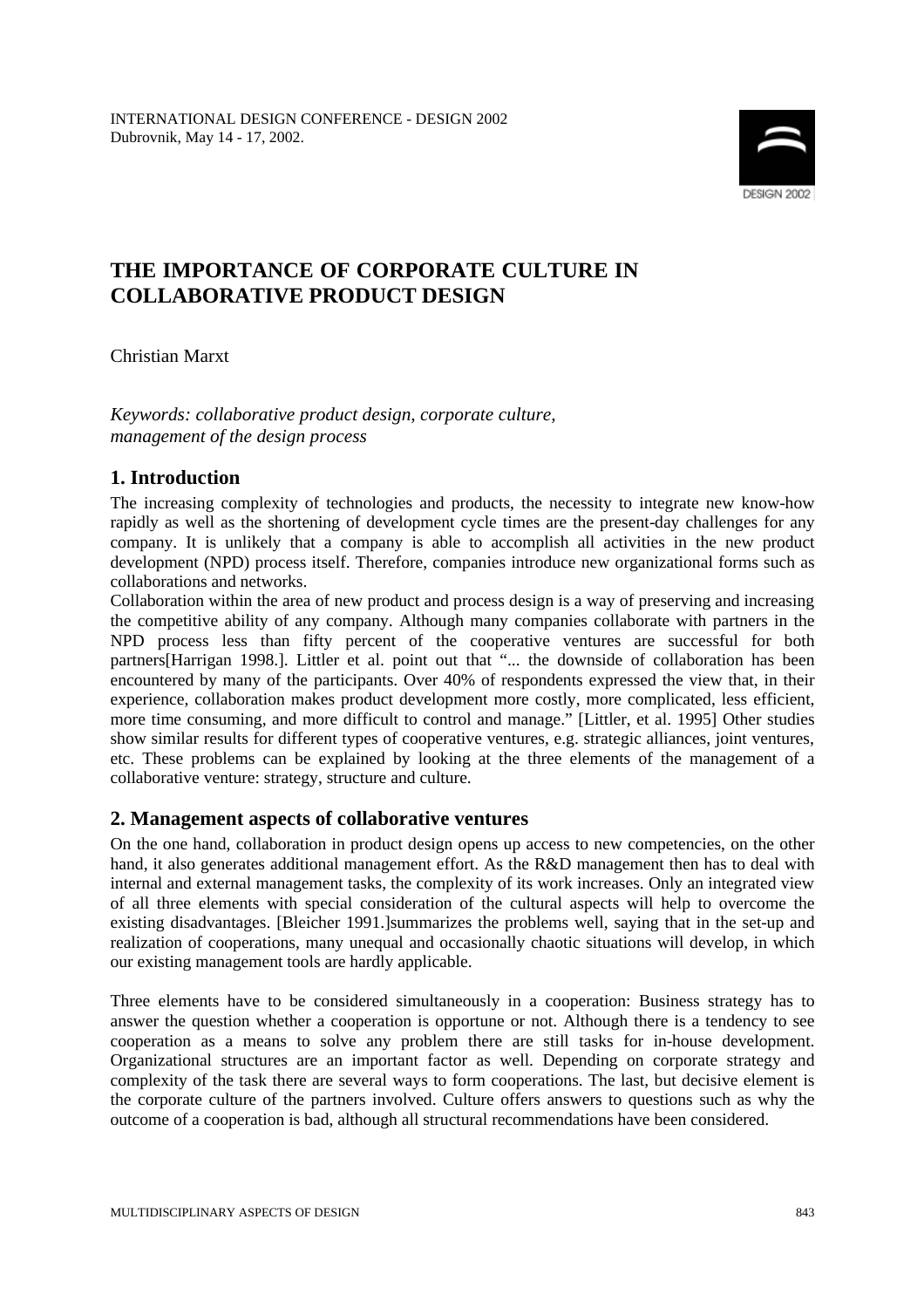#### **2.1 Strategic aspects**

According to Quinn [Quinn 1998] a strategy is a pattern or plan that integrates an organization's major goals, policies, and action sequences into a cohesive whole. A well-formulated research and development strategy helps to marshal an organization's resources into a unique and viable way based on its relative internal competencies and shortcomings, anticipated changes in the environment, and contingent moves by intelligent opponents.

A good R&D strategy must always connect external chances with internal resources. Due to its inherent complexity, collaboration in NPD needs more resources than normal innovation projects. The team members have to work together actively in the cooperation. Furthermore, appropriate (project) management capacities must be available. Particularly these capacities are often lacking which then leads to negative results. A manager, who agrees to a cooperation in NPD, must also make an appropriate contribution himself. If he is not able to do so due to capacity reasons, he must provide an adequate replacement.

#### **2.2 Structural aspects**

The structural elements of a cooperation in new product development consist of two main areas: organizational processes and structures. As structural arrangements are manifold and will vary from project to project, only process aspects will be discussed.

In cooperative new product development the two essential processes are the cooperation process and the new product development process. Both processes together form the process of collaborative product development.

The easiest way to describe a collaboration between partners in new product development is a process with five phases: initiation, partner selection, setup, realization and evaluation (including termination or relaunch). Figure 1 shows the elements of the process.



**Figure 1. The collaboration process**

In the initiation phase the management examines carefully the suitability of the strategic decision to collaborate. The partner selection focuses on finding the right company to work with. The set-up is the actual start of the project, where goals, structures and processes are defined. The realization deals with the day to day work. Common project management is applied. The last phase of the process is the evaluation, in which the success of the project and further action are determined. These five phases will later be used to explain the important effects of corporate culture in collaborative ventures.

## **2.3 Cultural aspects**

Corporate culture plays a vital role in our day to day life in companies. Not only because they determine whether we like our work place or not but also because cultural issues influence the ability of an organisation to efficiently reach its goals. Corporate culture also determines in which way an organisation manages situations of conflict. A lot of different concepts have been introduced [e.g. Deal, et al. 1982 or O-Reilly, et al. 1996 ], but the most well known is the model by [Schein 1992.], which will be explained in the next chapter.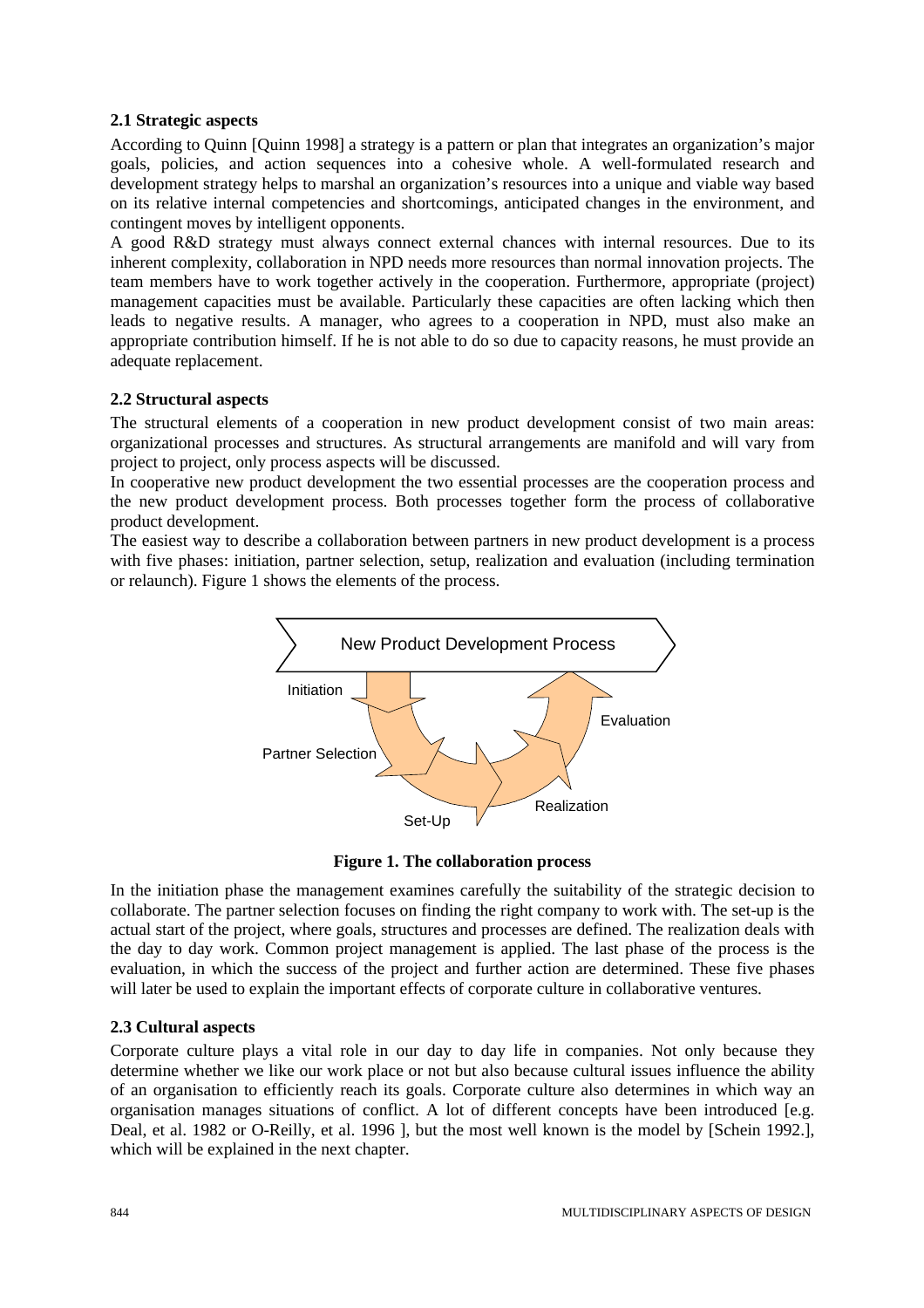## **3. Schein's model of corporate culture**

[Schein 1992.] defines the culture of a group as a "pattern of shared basic assumptions which the group learned as it solved its problems of external adaptation and internal integration, that has worked well enough to be considered valid and therefore, to be taught to new members as the correct way to perceive, think, and feel in relation to those problems." The following explanations are given according to this understanding of corporate culture. Schein's model consists of three levels of culture (Figure 2):

- *Artifacts*, which are visible organizational structures and processes (hard to decipher)
- *Espoused values*, such as philosophies (espoused justification)
- *Basic underlying assumptions*, which are unconscious, taken-for-granted beliefs, perceptions, thoughts and feelings (ultimate source of values and action)



**Figure 2. The model of corporate culture by Schein**

*Artifacts* represent the surface of corporate culture, which include all the phenomena that one sees, hears and feels. They are the visible products of a group's culture, such as architecture, language, technology and products, clothing style, manners of address, etc. In the situation of cooperative new product development, this could also mean things like the frequency of communication or the top management involvement. Artifacts are usually hard to decipher, but easy to see.

All groups reflect someone's original *values*. When a group solves a problem successfully for the first time, the solution is most likely to reflect the values of a single person or a group, which is responsible for this success. Therefore these values will be picked up by the rest of the organization and will be used for further problem solving. Besides problem solving strategies and certain philosophies on how the world works, factors like the commitment to a cooperation or the willingness to bear risks are part of the espoused values.

When the problem solving strategies mentioned above work repeatedly they will be taken for granted. In this situation values become treated as a reality. This leads to the situation that any other 'reality' will be found inconceivable. *Basic underlying assumptions* can also be called theories-in-use. They are the result of the learning process of a group. Schein identified a set of six basic underlying assumptions: reality, truth, time, space as well as human nature, activities and relationships. All of these factors have several attitudes. In a collaborative venture in product design different attitudes to time, e.g. between the Far East and Europe, or in human activities, which manifest themselves in a 'doing-orientation' or a 'being-orientation', can be particularly problematic. In the next chapter these aspects of corporate culture will be applied along the collaboration process.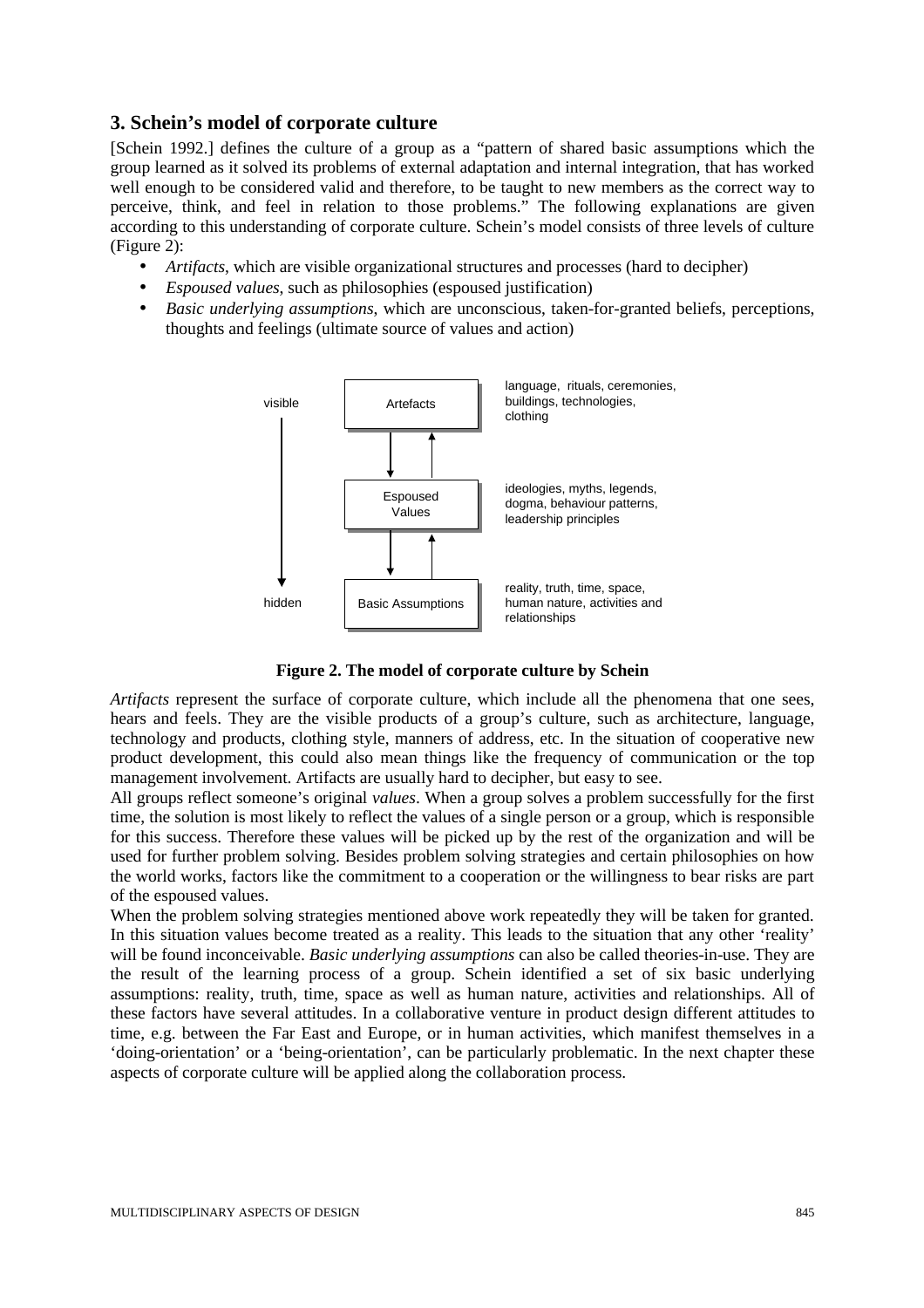# **4. Corporate culture in the collaborative NPD process**

As mentioned above organizational culture is one of the most important success factors in collaborative new product development. In a project financed by the commission for technology and innovation are survey was sent to 1500 companies in Switzerland and more than 350 companies answered. The main focus was to determine the state of the art of collaborative product development in the Swiss industry. One part of the questions in the survey focused on the success factors of this type of collaboration. In a section with open questions the R&D managers were asked to describe which factors influence the outcome of a collaboration. Not all persons answered all and some of these statements contained multiple answers. Approx. 51% of the statements dealt with cultural aspects, whereas strategic aspects were mentioned in 33% of the answers. Only 16% of the answers were related to structural aspects of a collaboration. If the cultural statements are examined in further detail, the results also show that aspects of interpersonal and inter-organisational relationship (44%) are more important than most of the others together (figure 3).



**Figure 3. Aspects of corporate culture**

Therefore the recommendations drawn from this results mainly focus on relationship aspects of the collaboration. Nonetheless the others are important as well and will be mentioned in phase where they are applicable.

#### **4.1 Initiation**

One of the main aspects in the first phase is that all partners know their own corporate culture. Assessing corporate culture is a complex task. Identifying the basic underlying assumptions for each partner means intensive work and it is suggested that the first step is a quick screening of cultural aspects. Taken from a corporate culture audit [Bristow ,et al. 1994.] the following questions could give a first insight into corporate culture:

| Tell me about yourself. What work do you    | Who makes things happen in here and why? |
|---------------------------------------------|------------------------------------------|
| do here? How long have you been here?       | Have there been any major crisis in this |
| What does this company really well?         | company?                                 |
| What type of person fits in here?           | How do you know when you are doing a     |
| How does this company differ from other     | good job?                                |
| companies you have worked for?              | What happens if you really mess up at    |
| What do you have to do to get fired in this | work?                                    |
| company?                                    |                                          |

#### **Table 1. Questions to analyze corporate culture**

Several tools on different levels are necessary to assess organizational culture. Document analysis and examination of the company's yearly reports can be used to find artifacts, surveys and observations lead to espoused values and interviews are conducted to find out the basic underlying assumptions. It is important that both partners know the basics of their culture. If not an analysis is very much recommended. None of the companies from the survey mentioned the importance of culture in this early stage of the cooperation.

#### **4.2 Partner selection**

Choosing the right partner is one of the critical issues in successful cooperation. The choice of the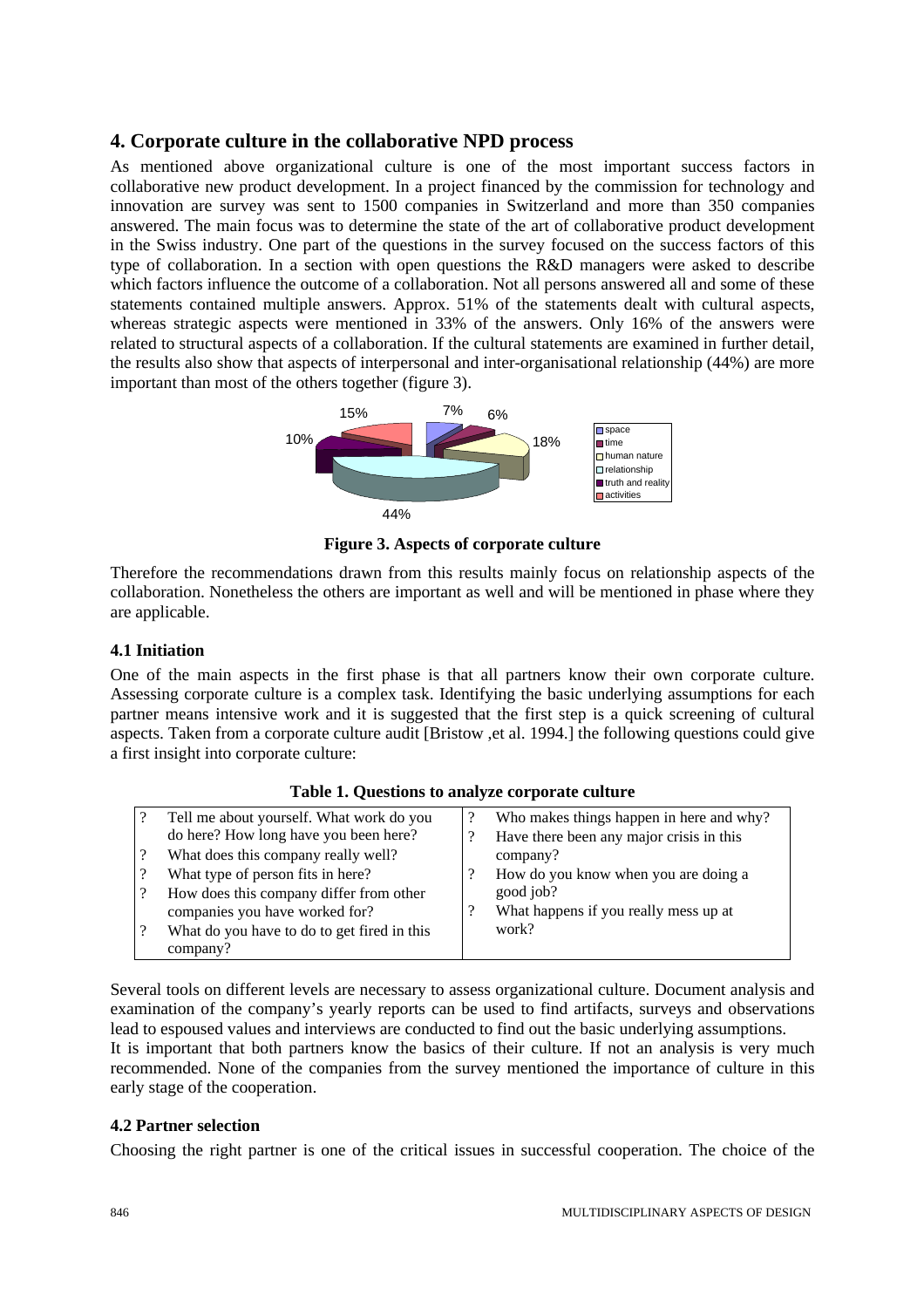partner does not only depend on the firm's technological capacities but is also a question of the strategic and cultural fit. Aspects concerning the partner selection were directly mentioned by about 8% of the R&D managers in the survey. It is very important that not only strategic aspects, e.g. tasks or resources, but also partner oriented criteria, e.g. organizational culture, are taken into consideration. Top management involvement is a must at this stage and supports this selection process, because the values of the management should reflect the companies' basic assumptions.

### **4.3 Set-up**

Several factors have been identified as important in collaboration such as openness, honesty, loyalty etc. These factors are all part of concept of trust. Therefore the main issue is to build up trust between partners. Five dimensions underlie the concept of trust [Robbins 1996.]:

- Integrity: Honesty and truthfulness
- Competence: Technical and interpersonal knowledge and skills
- Consistency: Reliability, predictability, and good judgement in handling situations
- Loyalty: Willingness to protect and save face for a person
- Openness: Willingness to share ideas and information freely

For cooperation in new product development it is therefore necessary to be honest and to have the right competence in the first place. But how can you build up trust in a cooperation? The following checklist of trust-building activities should be kept in mind:

|  |  |  |  |  | <b>Table 2. Trust building activities</b> |
|--|--|--|--|--|-------------------------------------------|
|--|--|--|--|--|-------------------------------------------|

| Demonstrate you're working for the co-    | Give complete and early information!       |
|-------------------------------------------|--------------------------------------------|
| operation's interests as well as for your | Show consistency in the basic (underlying) |
| own!                                      | values that guide your decision making!    |
| Be a team player!                         | Maintain confidence!                       |
| Practice openness!                        | Demonstrate competence!                    |
| Be fair!                                  | Commit yourself to the cooperation!        |
| Keep Your promises!                       |                                            |

Successful cooperations are characterized by high mutual trust among the partners. But trust is very fragile. It takes a long time to build, can easily be destroyed, and is hard to regain [Link, et al. 2001]. The results of the survey support this view. About ten percent of the statements in the survey directly address the issue of mutual trust.

#### **4.4 Realization**

As already mentioned before, one of the main success factors for collaborative product development projects is the interpersonal and inter-organizational relationship. One of the aspects of these relations is the frequency of communication. Communication structures can have three different basic layouts: either they look like a chain, like a star or like a network [Robbins 1996.]. None of these three structures is best for all occasions. On the one hand the information flow should be high between all partners in collaborative product development. Therefore a network approach seems to be the best choice. On the other hand a well informed project manager is also crucial for the outcome of a collaboration. So the suggestion is, that an all-channel communication has to be established, where the project manager is informed about contacts between partners.

Even in harmonic collaboration, opinions can differ on certain subjects. In one respect, this seems to be very annoying because it distracts the people working together, but a minimum level of conflict helps to keep a group of partners viable, self-critical, and creative [Robbins 1996]. As avoiding conflicts is neither possible nor reasonable using conflict resolution techniques to deal with conflicts is rather important such as: problem solving, superordinate goals, expansion of resources, avoidance, smoothing, compromise, authoritative command, altering the human variable or altering the structural variables. The use of these techniques depends very much on the situation, the persons involved and the cultural background of the partners.